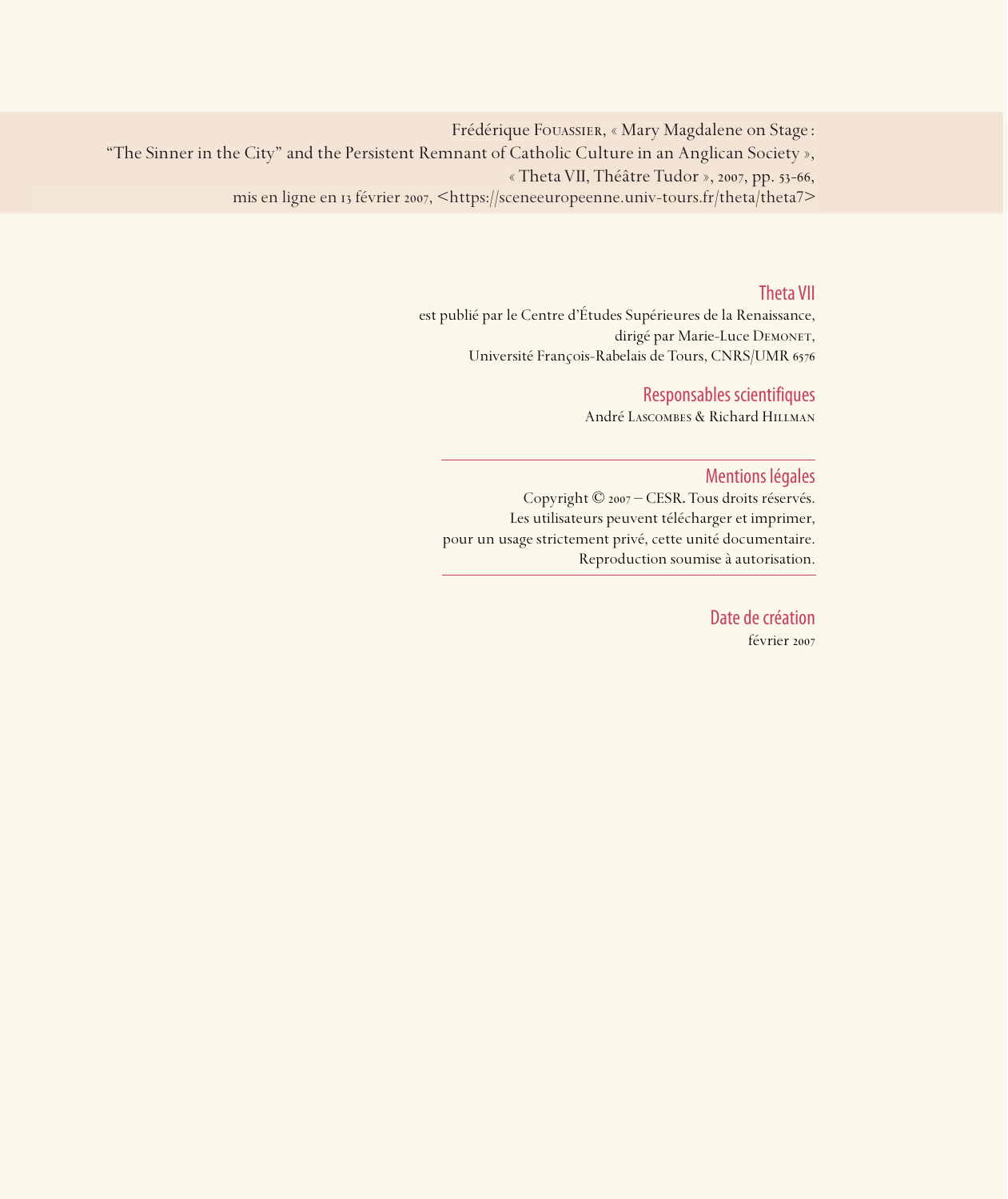Thêta VII - Théâtre Tudor Frédérique FOUASSIER | p. 51-64 CESR, Tours

Mary Magdalene on Stage: "The Sinner in the City" and the Persistent Remnant of Catholic Culture in an Anglican Society

> Frédérique Fouassier Université de Tours

Mary MAGDALENE has been one of the most popular female saints, if not *the* most popular, since the Middle Ages. She strikes the reader as being an outsider in two ways: on the level of her story proper, she female saints, if not *the* most popular, since the Middle Ages. She strikes the reader as being an is a debauched woman whose fleshly sin excludes her from the community; on a broader, cultural level, she appears as the remnant of a Catholic culture. Yet the outsider Mary Magdalene embodies is very much "within", again both narratively and culturally: after her conversion, she becomes herself a converting agent, reintegrating the community. In this form, her image persists through drama after the Reformation. This persistence may partly be explained by the essential paradox at the heart of her character, a paradox clearly visible in the oxymoron *beata peccatrix* or "holy sinner", often used to refer to her; Mary Magdalene is indeed the result of the conflation of two opposite leading female figures, Eve and the Virgin Mary, and this paradoxical quality is at the basis of an enduring fascination. The study of three plays belonging to successive cultural phases will allow us to focus on Mary Magdalene's status of "outsider within" and on the changes her figure underwent. These plays are the Digby *Mary Magdalene* (*c.* ), Lewis Wager's *The Life and Repentance of Mary Magdalene* (1567) and Thomas Dekker's *The Honest Whore* (1604 and 1630).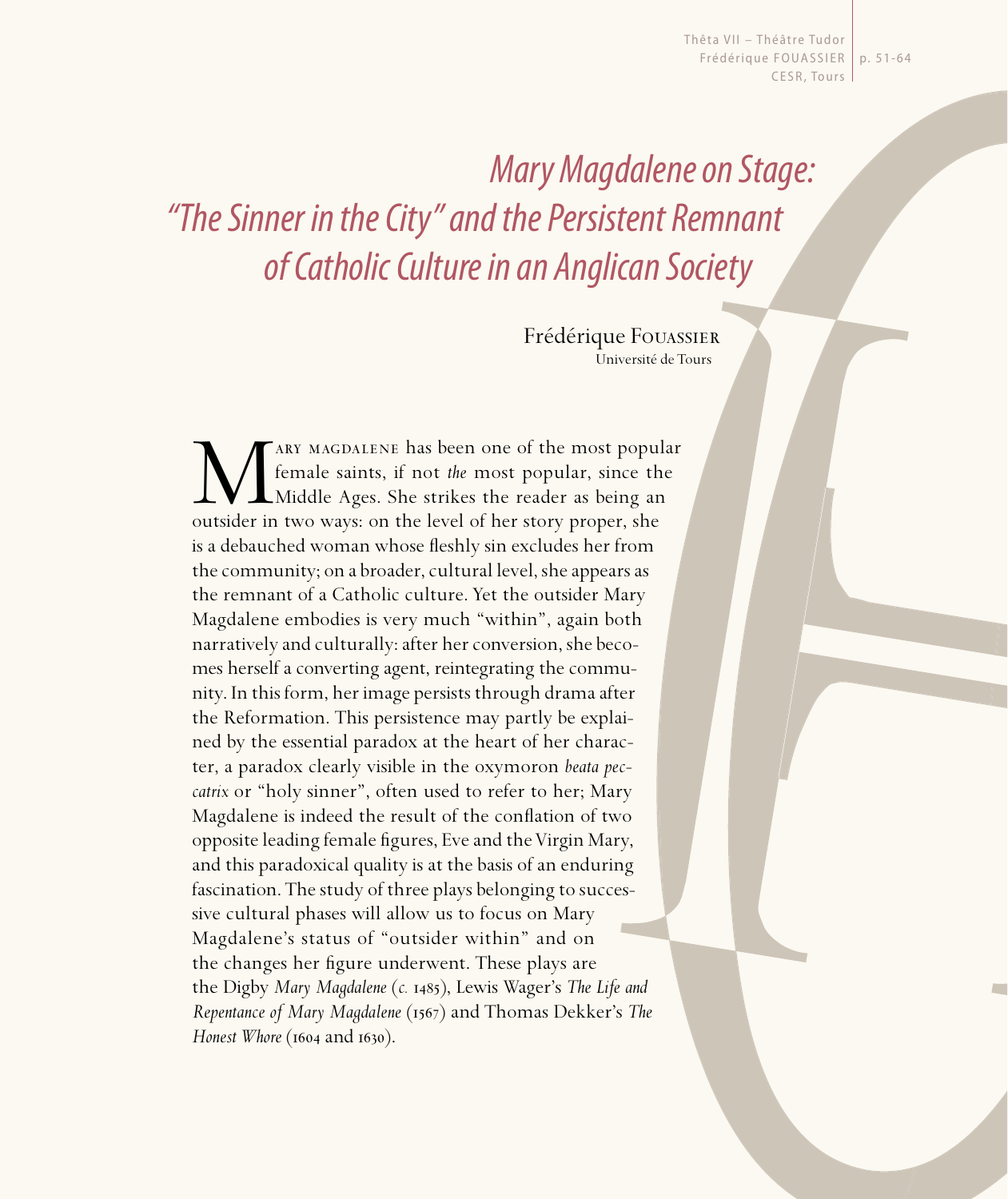Mary Magdalene does not exist as a distinct personage in the Bible. She is the result of the merging of three different women—namely, Mary of Magdala, Mary of Bethany, and the anonymous sinner who washed Christ's feet at Simon's house—who were fused into one by Gregory the Great in the sixth century. The conflation was aided by the fact that most women named in the canonical Gospels are called Mary. Then, the *Golden Legend* (*c.* 1265) constructed an elaborate biography for Mary Magdalene. The transformation of the Gospel figure was then complete, and Mary Magdalene thus became a manageable, controllable character, an effective weapon and instrument of propaganda against her own sex. Her image was refashioned again and again to suit the needs and aspirations of changing times.

Mary Magdalene, having committed the archetypal sin of the flesh, stands on the margins of the community. This sin sets her up as the opposite of the prevailing feminine ideal, i.e., virginity in the Middle Ages and chastity in the Renaissance. She confirms the idea of Woman as the daughter of Eve. When Magdalene was referred to in the Middle Ages as "the sinner in the city", everyone understood that she was a prostitute: sexual sins occupied the prime place in the medieval catalogue of evils. So only a small step was necessary to transform the *peccatrix* into a *meretrix*. Since Mary Magdalene made satisfaction for her sins with her eyes, hair, and mouth, the logical conclusion preachers reached was that she had neccessarily used them for wicked purposes before. Besides, our character was depicted as beautiful and of a noble family, two elements enticing women to become vain and to commit carnal sin. The idea that Mary Magdalene sinned openly rather than locked away in her house made her sin worse. She had compounded her sin by implicating others in it; lechery was held as the most contagious of sins, and prostitution was a potential pollutant of society. Priests used the symbol of Mary Magdalene to attack the vanity, folly and sexual licentiousness ascribed to all women.

Yet Mary Magdalene's association with Eve could be read in a more positive light: as Katherine Ludwig Jansen states in *The Making of the Magdalen*, death came through Woman, but so did the news of the Resurrection. The principle of similarity called for a female sinner to rectify the sin of Eve. Because the Virgin Mary was sinless, the responsibility fell to Mary Magdalene (Jansen, pp. 31-32). She was converted into a penitent prostitute and successfully reentered the Christian community, becoming the unrivalled symbol of penitential life. Jansen insists that the fact that Mary Magdalen was a paradigmatic symbol of hope for all sin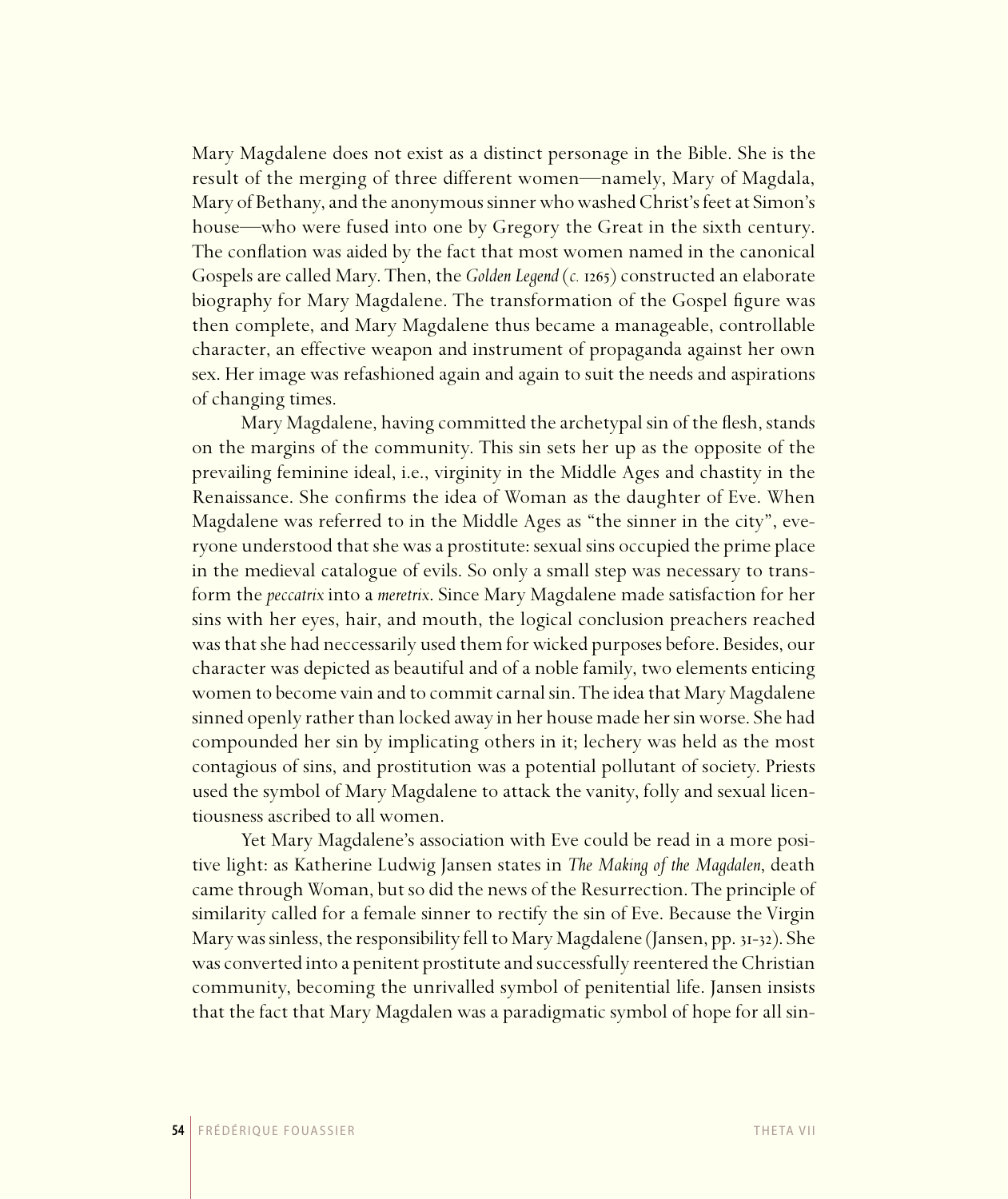ners explains her extraordinary attraction  $(p. 15)$ . More than that, she even converted sinners, showing them the path to virtue. The figure of Mary Magdalene could be adapted to different types of messages, and she was also a potent symbol for Reformers, who saw her as an *exemplum* of penitence and salvation, as Wager's play shows.

What constitutes the formidable appeal of the figure is above all the paradox at the heart of her character. Indeed, the phrase *beata peccatrix* can be read not only as summing up Mary Magdalene's story in a chronological way, but also as an oxymoron suggesting that she is both at the same time. The paradox first stems from the fact that Mary Magdalene subsumes the identities of the two opposite female figures of Eve and the Virgin Mary. Mary's immaculate perfection prevented the sinner from identifying with her, while Eve's fault forbade any hope. It is in this gap that the figure of Mary Magdalene found space to develop, as a comforting mirror and a promise of hope for those who fall. The way of penitence she embodies was the *via media* between Mary's innocence and Eve's perdition. As Jacques Dalarun (basing himself on Le Goff's studies) suggests, this third way also corresponds to the third eschatological place built in the twelfth century: purgatory, the *via media* between heaven and hell. While sinners still feared damnation and the miseries awaiting them in hell, they could now hope that repentance and some time spent in purgatory would enable them to reach heaven, which did not appear as definitively lost anymore.

Our character's ambiguity is particularly visible in her hair and her nudity. In both her pre- and her post-conversion life, the Magdalene's predominant physical attribute is her copious and flowing hair. At the moment of her conversion, her loose hair (a symbol of sexual sin) becomes the emblem of her penitence. The same holds for her nudity: on one level, representations of Mary Magdalene's nakedness such as those found in Italian Renaissance paintings and sculptures (especially those linked to the Neoplatonist trend) could be construed as representing her post-conversion condition of innocence and purity (see Haskins, figs. 48, 50, 51, 52). But given her prior associations with the sin of the flesh, medieval depictions of the naked Mary Magdalene also pointed back to her sexual aspect. According to Susan Haskins (p.  $67$ ), Mary Magdalene's erotic aspect is largely due to the association commonly made between her and the Bride of the *Song of Solomon*, an association related to the erotic element which has always been part of the mystical relationship between Christ and the Magdalene. (Of course, there are other allegorical interpretations of the characters of the *Song*: they have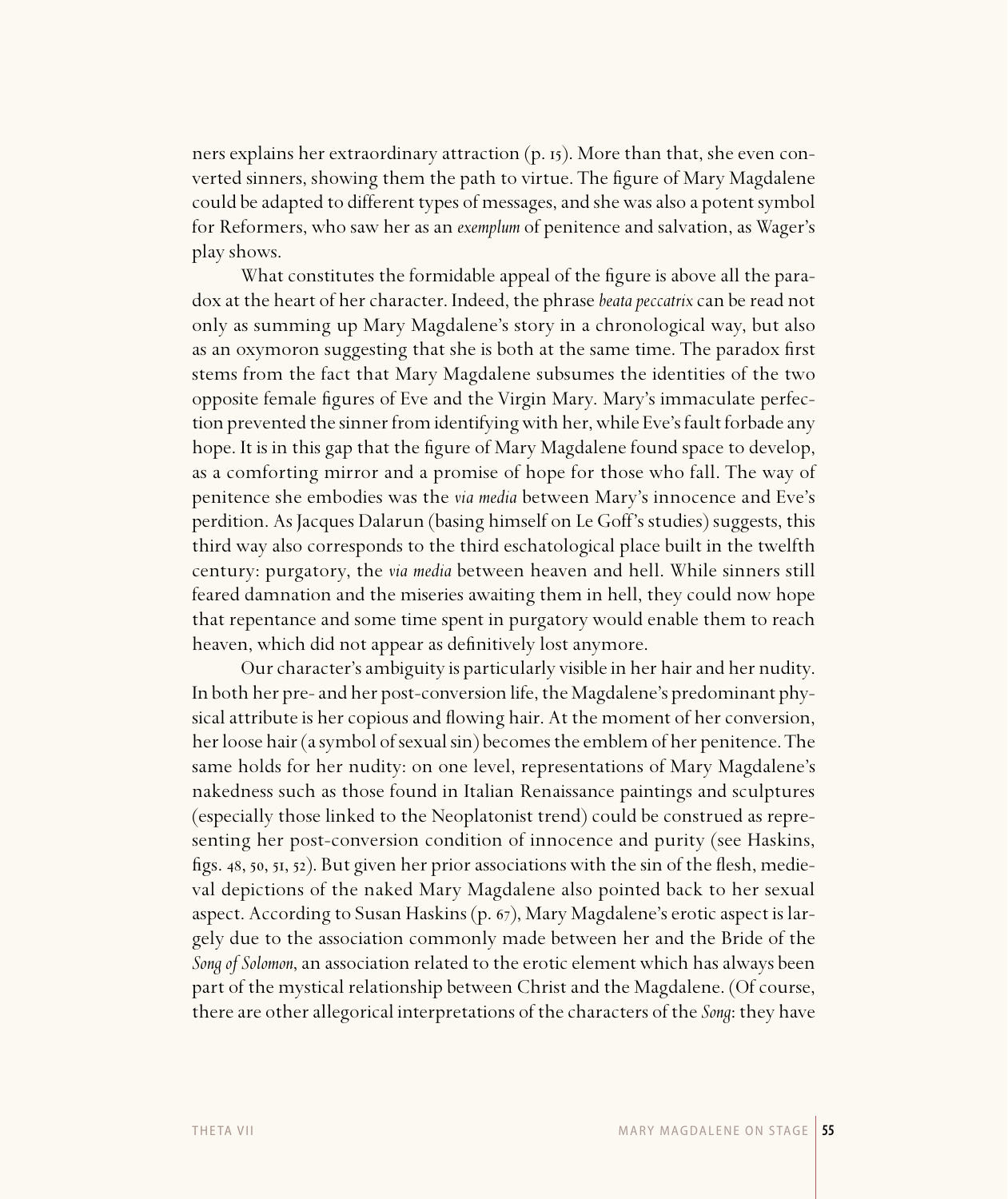also been taken as representing Christ and the Church, or the Holy Ghost and the Virgin Mary.) The identification of our character with the bride links powerful female eroticism to direct access to the divine. Again, these remarks stress the paradoxical quality at the heart of the character. Through Mary Magdalene's relationship with Christ, eroticism tends to lose its connotation of sin to become an essential aspect of communication with God.

This paradox is at the heart of the Digby play. As Marjorie Malvern states in *Venus inSackcloth*, the frank eroticism celebrated by the Bride of the *Song of Solomon*  enters the Digby Mary Magdalene in both her roles: if eroticism is an obvious component of Mary Magdalen's profligate life as a prostitute, there also lies the trace of the sexual love so present in the *Song* in the spiritual love shared by the Magdalene and Christ (Malvern, p. 125). But the mythical Magdalene sank into decline as the Reformation developed. To early Protestants, Mary Magdalene was the prime example of the absurdity of Catholic teaching. They chose to emphasize her efficacious penitence above all else, and to drop her role as a female apostle. Yet the powerful attraction of her image could not be discounted.

The ambiguity of our character is magnified when brought on stage, for the theatre shared with prostitution the characteristic of being both outside and within the community. Indeed, both activities (officially) occupied the same suburban space, the Liberties of Southwark and Shoreditch. They were both rejected by the official discourse as being marginal and unrespectable, but nevertheless concerned all social classes and attracted thousands of customers every day. The people who invested in the theatre and those who made a business out of prostitution were often the same. For instance, Thomas Henslowe, the owner of the famous playhouses of the Rose and the Globe, also owned several brothels (Lenz, pp.  $837-39$ ). As Joseph Lenz insists in his article, "Base Trade: Theater as Prostitution", the actor was often compared to a prostitute, using his body and faking emotions for profit. This comparison was frequently voiced by the Puritan opponents to the theatre, who conceived the boy actor decked in female clothes as a whore, a simulation that can provide only false pleasure. According to this view, both the actor and the prostitute are performers, beguiling their clients with simulated experience (Lenz, p. 840). Like the prostitute, the professional actor sells himself for pleasure and profit (Lenz, p. 842).

Both the Digby playwright and Wager made Mary Magdalene an atemporal figure yet also one very much of her time. This imbued her character with interest and excitement for the audience. Making Mary Magdalene a contempo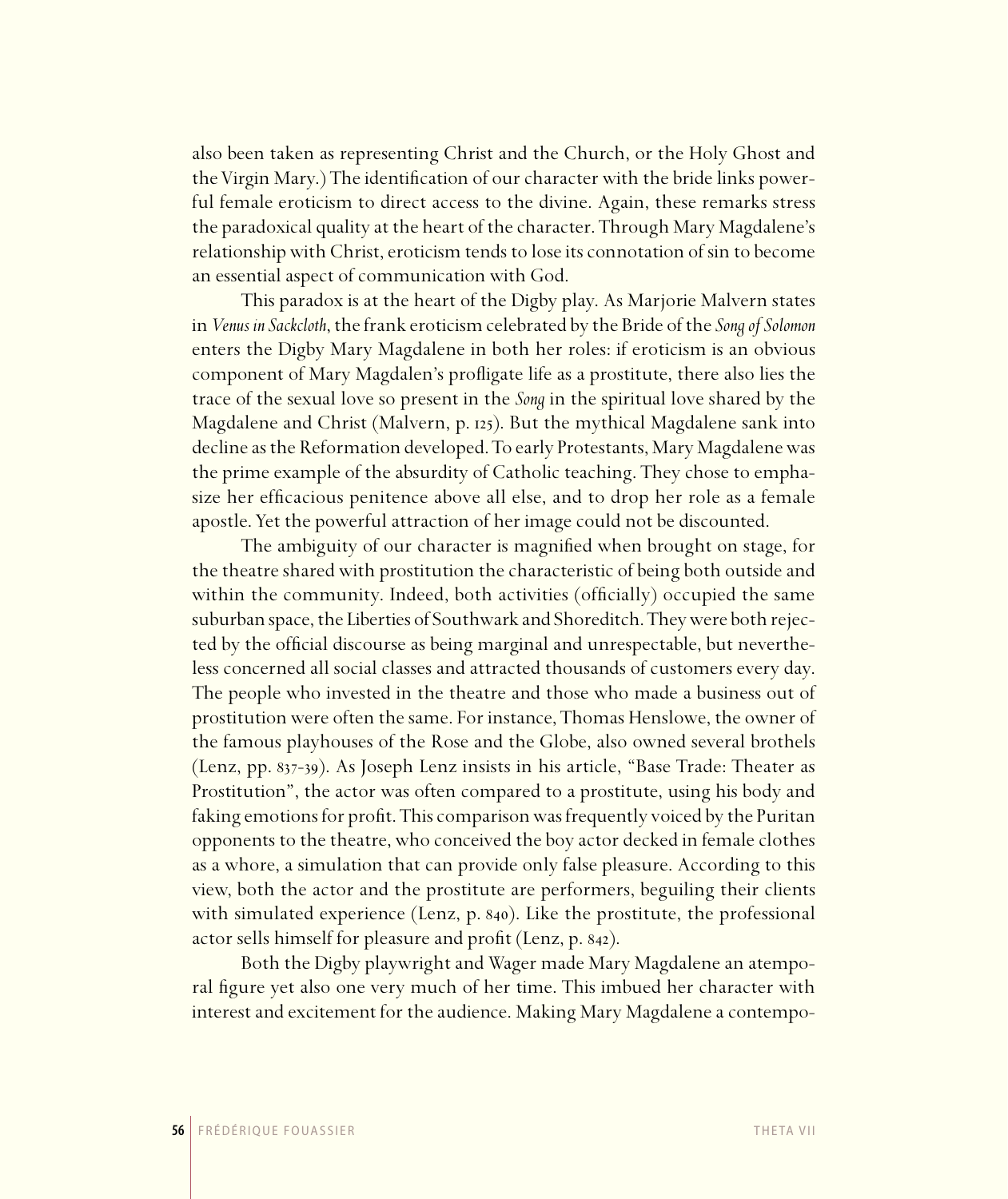rary phenomenon helped to reinforce the audience's involvement in the story. This is particularly true of Wager's heroine, who, with her language and clothes, aped young Tudor women's coquettish manners, while presenting to the audience the timeless problems of corruption by flattery and of lapse into sin. The use playwrights made of her also reflects contemporary issues of a wider relevance. For example, the holy sinner was of great use in religious controversy: Wager, notably, in *The Life and Repentance of Mary Magdalene* used Mary Magdalene to demonstrate the Calvinist doctrine of salvation through faith. The play deals with the general evangelical theme of justification by faith through imputed grace. As a Protestant, Wager left no place for post-biblical miracles and the other legendary aspects of Mary Magdalene so dear to the medieval cult of the saint. The action begins with Mary Magdalene, the representative of universal man, depraved and already rampant in sin, and it is only when she is wrenched from sin to a state of regeneration by means of irresistible grace that salvation is awarded. It seems at first sight surprising that a Protestant writer like Wager would have used the ambiguous figure of a saint who does not even appear in the Bible to convey his message. It is in this way, too, that Mary Magdalene can be considered an "outsider within", as she was the remnant of a Catholic culture within an Anglican society. This fact was largely due to the protean quality of the saint, who could be suited to very different messages.

One cannot but be struck by the persistence of the figure of the Magdalene through early English dramatic history. This may mainly be explained by the fascination entailed by her paradoxical quality, which also the key to her adaptability. Underlying the latter, in turn, is undoubtedly her archetypally heterogeneous aspect.

Mary Magdalene is one of the first characters of English drama. Although she appears in previous drama, she was for the first time treated as a full-blown heroine in the Digby Mary Magdalene, at a period when she was the most popular saint after the Virgin Mary. The play ambitiously deals with both her scriptural and her legendary life. It combines apocryphal legend and the scriptural account with allegorical and historical modes of representation. As Malvern states in her very subtle approach to the play, the double plot (the dramas of the Passion and of Mary Magdalene herself) serves to enhance the Magdalene's sainthood. She is also used as a vessel for the ancient dualistic split between body and soul, light and darkness. But the Digby author does not identify darkness with the mate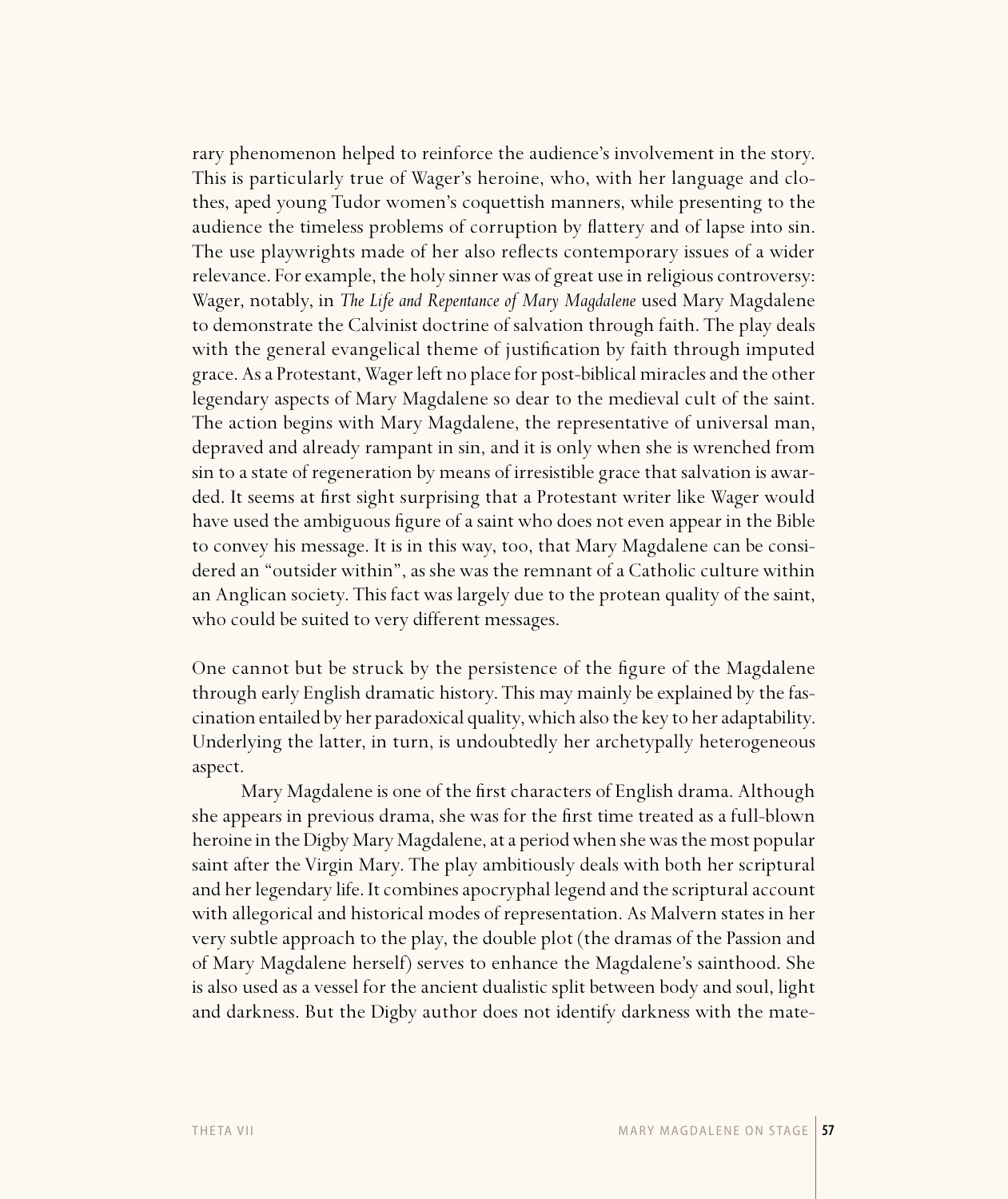rial world and woman, but, rather, with human mortality and the ignorance of Christian doctrine. The Magdalene is the enlightened one enlightening others  $(Malvern, p. II<sub>5</sub>).$ 

The dramatist stresses the aspects of Christ's life and ministry pertaining especially to Mary Magdalene. Her fall is represented through an allegorical sequence in which her castle is besieged by the Seven Deadly Sins during her grief for her father's death, which has made her extremely vulnerable. She then goes through a very brief period of sin; the writer avoids salacious details and stresses her naivety. (The emphasis laid on the eroticism of her character is no pretext for bawdy; it is much more an aspect of her divine relationship with Christ.) The implication is that a single act of lechery with Curiosity transforms Mary Magdalene into a common woman. Her bitterness and contrition receive much fuller treatment. After her conversion, she develops from a position of passivity and dependency to one of active spiritual authority (when she has a disciple of her own and converts the King of Marseilles). The writer gives free rein to his imagination to emphasize the saint's apostolic function through a romance of travel, adventure and miraculous occurrence partly taken from the *Golden Legend*. The episode of the King of Marseilles demonstrates the miraculous power of the Magdalene's grace and also satisfies the audience's craving for adventure. The final stage of her spiritual development occurs in the desert, when her very life becomes a miracle (she is elevated by angels three times a day and is fed with manna) and she herself an object of devotion. Her ascension into Heaven at her death recalls the assumption of the Virgin Mary, also a subject of dramatic representation, and constitutes the culmination of a number of points at which an association with the Holy Virgin is implied (for instance, Mary Magdalene has the power to destroy the idols). The Digby heroine takes on all the various roles tradition had defined for her.

The form of the play links it with Morality plays. The struggle between good and evil in Mary Magdalene's soul is typical of this kind of play. So are the staging and characterization. Although the author shows a strong interest in the Magdalene's spiritual biography and her development in terms of religious authority, he represents his heroine as the locus of a cosmic conflict. Mary Magdalene dwells simultaneously in the worlds of human narrative and spiritual abstraction. The towers of Heaven and Hell remain visible throughout, attesting to the presence of a vast spiritual domain. The Digby author is openly didactic. He clearly identifies the Magdalene's fundamental sin as pride and enhances the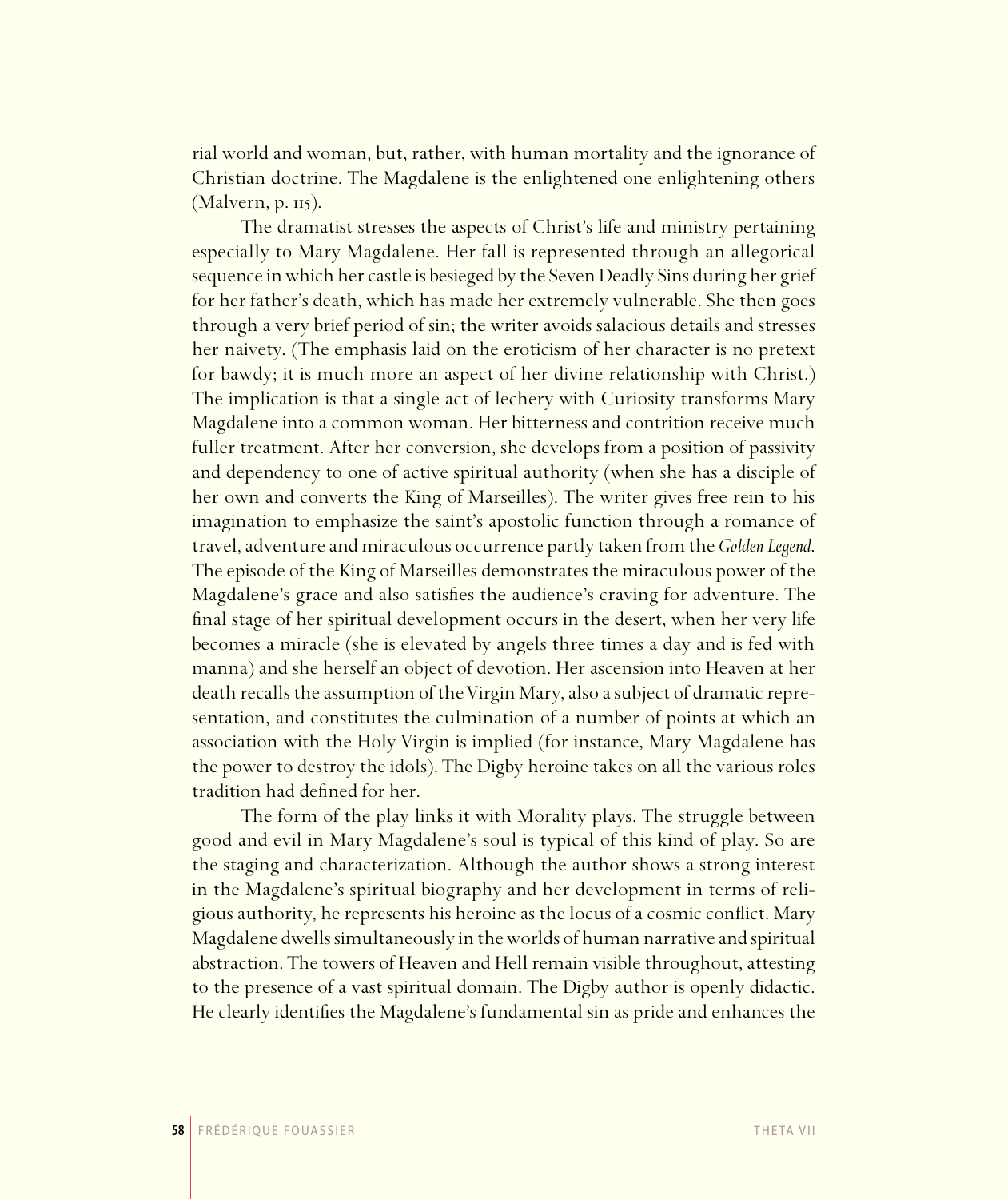Christian virtue of humility represented in the penitent woman. The sin of pride is here directly linked to Mary Magdalene's carnal sin: it is her pride and vanity which lead the young woman to seek compliments from gallants and to develop a liking for adorned and enticing clothes.

While Catholic narratives and plays emphasize saints' post-conversion lives of repentance and good works more than earlier misdeeds, things are quite different in Protestant accounts. Wager's *Life and Repentance of Mary Magdalene* was written just after the reign of Mary, at a time when Protestantism needed re-establishing in England. It is the only extant example of a Protestant saint's play, a fact which constitutes a telling reflection on Mary Magdalene's status as an apostolic figure. Wager gives a typically Protestant interpretation of the Magdalene's experience. The play confines itself to Scriptural details narrowly relevant to the process of repentance, and the miraculous elements found in the Digby play are rigidly excluded. It was designed for the entertainment and the instruction of teenagers of noble households and relied on traditional medieval dramaturgy, especially allegory. In this respect, it is closer to morality plays than to saints' plays. Indeed, Wager follows the morality play's traditional pattern, i.e., the succession of temptation, fall, repentance, and salvation, with the heroine placed in the midst of personified abstractions. The Protestant Mary Magdalene is usually a truncated figure, and Wager's version of her is particularly so: he travesties her goddess-like qualities, making them part of her temptation and fall; Christ explicitly denounces Mary Magdalene's extra-Scriptural mythology. Nowhere is the eroticism present in her pre-conversion phase given any positive aspect. In the Digby version, Mary Magdalene's eroticism before she repents has the same essence as the love she shares with Christ. She exchanges her worldly love for the love of Christ, but sensuality is an essential component of both. In Wager, the saint's sensuality in her pre-conversion phase is reduced to bawdy, and eroticism is absent from her relationship with Christ. Wager's Mary Magdalene is thus as far removed as she can be from her Digby counterpart. She becomes Every(wo)man, an exemplary figure of the universal sinner, which, although exemplary, should not be worshipped as a saint able to perform miracles.

The figure of the prostitute retains a more threatening aspect in Protestant writing than in Catholic hagiography, because as a sexual sinner she disrupts the patriarchal patterns of authority designed to keep this system in place. Catholic tales of conversion emphasized the importance of the institution of penance and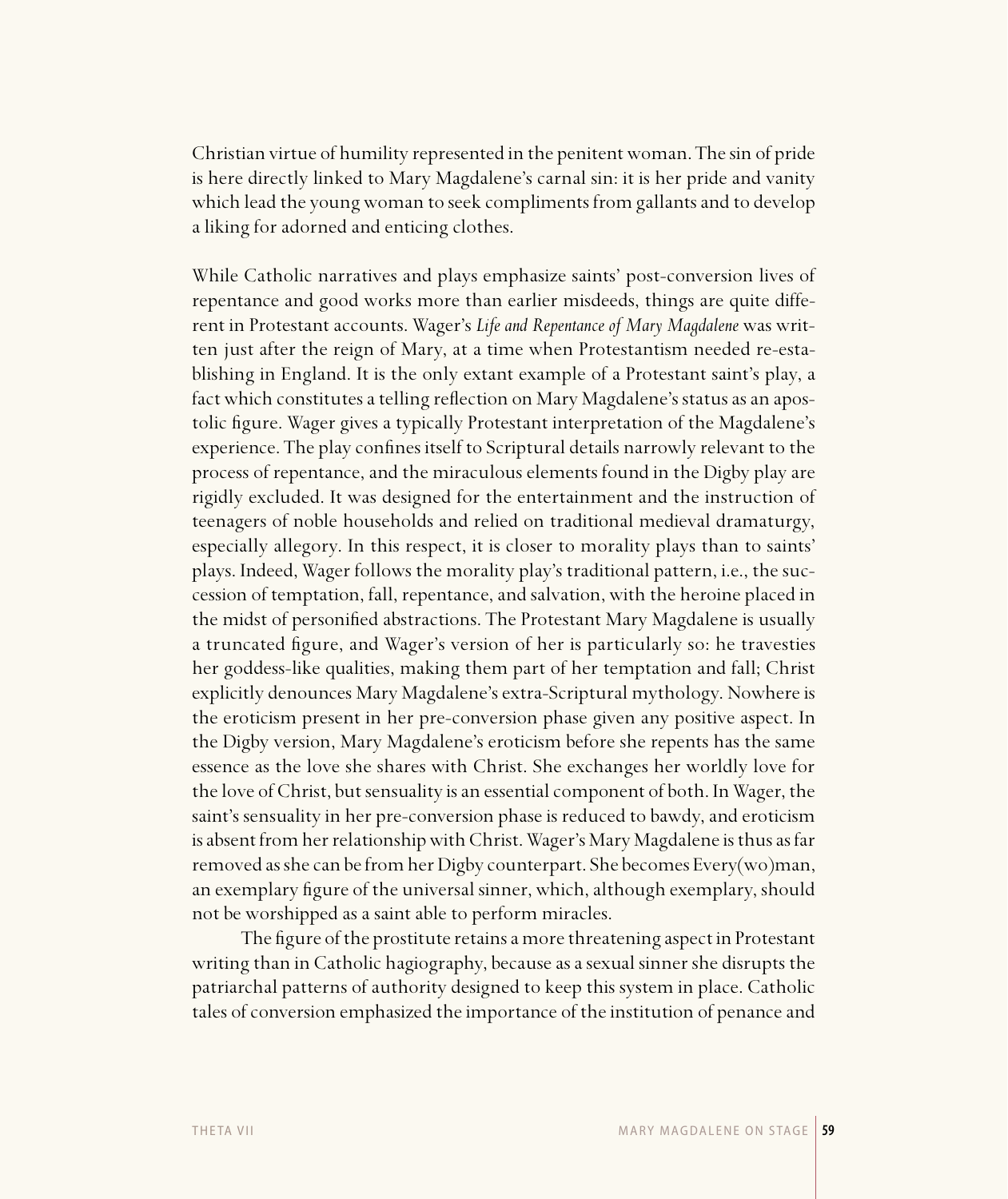the miracles performed by the reformed sinner, whereas in their Protestant counterparts, confidence in one's own salvation rested more on inward assurance than on institutionally validated signs or tasks. Protestant writers used these stories to show the inward assurance granted to believing sinners, and to demonstrate how figures of authority in a properly ordered Christian society could reform others. The prostitute served as a useful symbol for a different process of salvation, based on justification by faith and emphasizing social integration over asceticism or other extreme acts of penance. The prominent role of faith is constantly stressed in these texts.

The essential first step towards salvation, an intensely private experience, is self-recognition. Protestant stories of salvation imply the ongoing struggle against sinfulness that the elect Christian faces throughout his life. The moment of intercession and the risk that the intercessory effort could fail are more fully dramatized and problematized than in Catholic texts. Wager emphasizes Mary Magdalene's sins and repentance, not her life as a penitent. From the moment of her conversion on, he stresses doctrine at the expense of dramatic interest. The play shows a strong Calvinist bias. It rejects the Catholic insistence on free will in favour of the Protestant concepts of predestination and grace. Man cannot save himself in Wager's world. The play is very much indebted to Calvin's *Institutes*. Especially dependent on Calvin's text is the dramatization of the process of conversion. Mary Magdalene's declaration to the audience in Il. 1769-70 sets her up as an example of Christ's mercy to the whole world: "To all the worlde an example I may be, / In whom the mercy of Christ is declared".

There are similarities between the two plays. Both are committed to combining edification with entertainment, and the scene in Wager where Christ extracts seven demons from the saint is highly theatricalized, with much wriggling and roaring on the part of the possessed witch that Mary Magdalene seems to be at that point. But Wager does not at all portray the saint's virtuous life after her repentance: he concludes with her acknowledgement of the power of God's love.

One finds in the phase of the character's degeneracy an overlapping of the traditional pattern of Vice intrigue and spiritual corruption with satire directed against the youth of the privileged classes. Mary Magdalene appears as already naturally disposed to sin. The four Vices compare her to Thais, Lais and Helen, i.e., famous whores. This phase is portrayed in lively, comic realism. To enhance the play's appeal to noble youth, the heroine is beautiful, spoilt, and coquettish.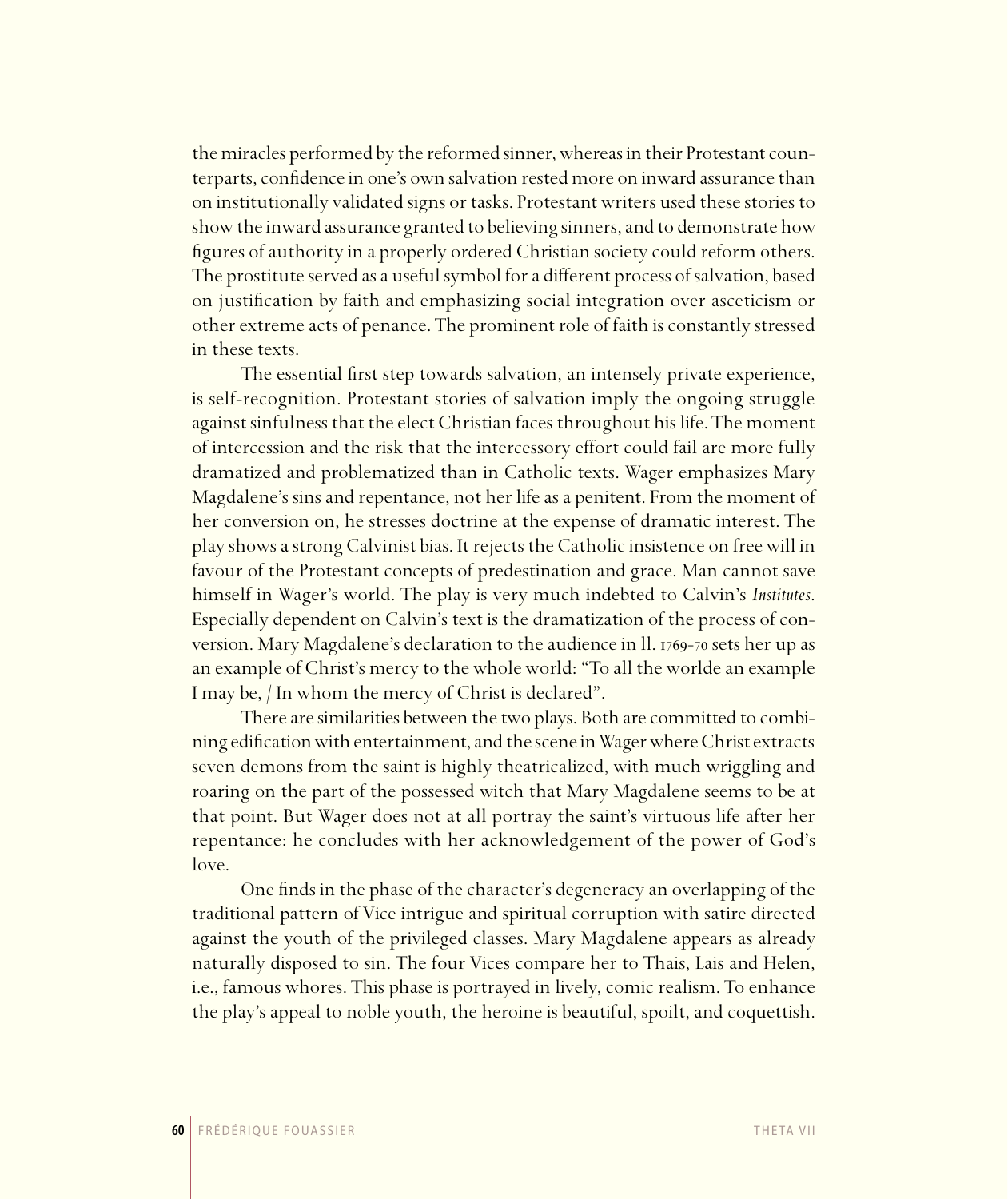The Vices instruct her to dress provocatively in the latest style, to dye and curl her hair, etc., in order to allure rich young suitors. This mimics the habits and courtly manners of the time. The laughter evoked by the Vices is a means of implicating the audience in the experience of temptation the protagonist undergoes. Because of her riches, Mary Magdalene cannot plead necessity in defence of turning a prostitute: Wager emphasizes her desire both for luxurious wealth and for carnal pleasure. She is a passive creature led into wickedness by circumstances and her own weak nature. Infidelity works on Mary Magdalene through the same device as that used by Lechery in Digby, i.e., flattery and a *carpe diem* speech. In the conversion phase, the godly figures' serious, homiletic speeches encourage critical detachment in the audience. Their placing and grouping mirrors what happens in Mary Magdalene's mind, but also in the mind of every spectator elected by divine grace. The young woman cannot save herself by human means. The pivotal moment when Christ enters to reward her is highly theatrical, and enables Wager to make his doctrinal point. The moral lesson of the play is constantly stressed, from the prologue, where it is said that the play gives "an example of penance the heart to grieve"  $(l. 6)$ , to the very last words, in which Mary Magdalene hopes that everyone will go the same way as she. The characters are self-presentational and constantly explain to the audience what they stand for.

If *The Life and Repentance of Mary Magdalene* is the only example of a Protestant saint's play, the figure of Mary Magdalene did not completely disappear from the English stage, as her early Jacobean avatar, Bellafront in Dekker's *The Honest Whore*, witnesses. Protestant versions of the reformation of prostitutes retain Catholic texts' emphasis on Woman's responsibility for and "natural" association with sexual sin, but they also question and complicate the rather simple reformation process present in Catholic hagiography. Protestant texts often de-emphasize the prostitute's symbolic position as a mere abstract representative figure of female sinfulness, and take into account the socio-economic forces affecting the protagonist's moral and religious choices, and the community's response to them. Such is the case when Bellafront blames men for women's fall into prostitution and when she calls poverty "that cunning bawd" (2 Honest Whore III.ii., IV.i).

Bellafront is a very successful representation of the repentant whore in the tradition stemming from medieval Magdalene plays. The heroine follows the Christian schema of resisting temptation to prove her honesty (the worst temptation being Hippolito's attempt at turning her into a whore again in Part II).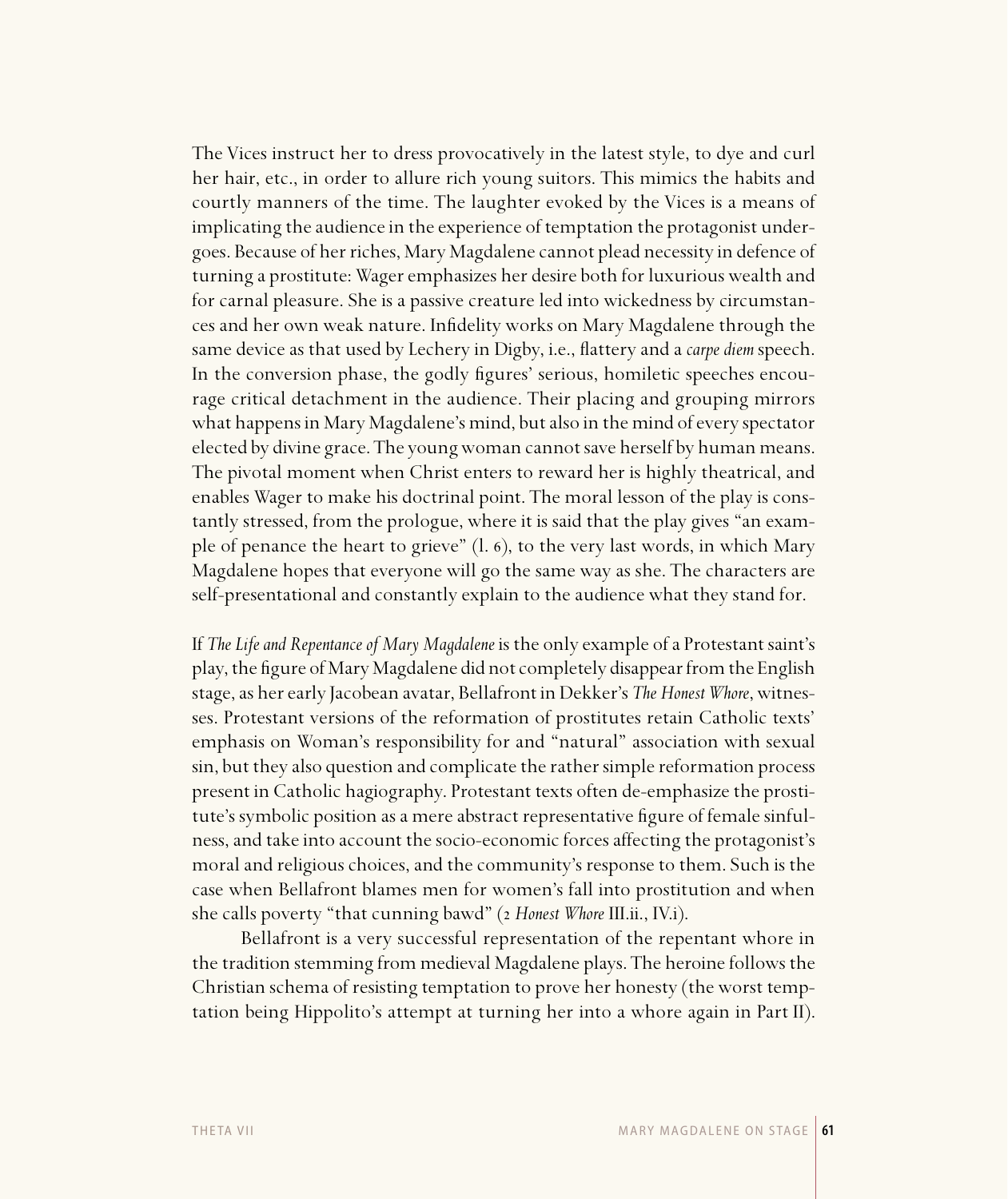She shows a deep awareness of sin. The play's oxymoronic title is puzzling to the spectator, and one finds oneself confronted again with the paradox already present in Mary Magdalene: the oxymoron reflects the evolution of the character but also suggests the coexistence of the two aspects in Bellafront. Her repentance links her with Wager's Mary Magdalene, but Dekker, like the Digby playwright, emphasizes her return to honesty. The first scene in which she appears is that of her conversion. In choosing to present her reformation as instantaneous, the author closely adheres to the structure of traditional Catholic narratives of converted prostitutes. But the motivation behind Bellafront's conversion is much less traditional: she desires Hippolito and reforms out of love for him. Her reasons for becoming a prostitute were also intensely personal, not stereotypical: she attributes her fall from honesty to lack of opportunity rather than to lust. The conversion is shown visually on stage by a change of props between Act II, Scene i, and Act III, Scene iii, where ink and paper replace make-up, mirrors and phials. This recalls Wager's Magdalene's being "sadly apparelled" (1. 1764) after her reformation.

Once turned "honest", Bellafront becomes in turn a converting agent for erring sinners, just like Mary Magdalene. For instance, she tries to persuade her former customers to forsake their lives of gaming and whoring (Part I, III.iii). But her efforts prove vain, for there is no place for a new Mary Magdalene in Jacobean London. Dekker does not adopt an obviously religious stance, or, rather, he tends towards the Puritan side. The contemporary and the realistic aspects are essential to his play, in which he gives a picture of the corrupted world he and his audience inhabit. People in the "real world" lack the Christian virtues of faith and charity embodied in Christ in the plays of the Digby author and of Wager. Dekker's perspective is much darker. Like Mary Magdalene, Bellafront often stresses her role as an *exemplum* through addresses to the audience. For instance, in Part I, she declares: "By my example / I hope few maidens will put their heads / Under men's girdles" (III.iii.131-33). And at the very end of Part II, she says: "women shall learn of me,  $/$ To love their husbands in greatest misery" (V.ii.540-41). Yet one must keep in mind that it is Hippolito and not Christ who converts Bellafront. The young woman proceeds from physical desire for Hippolito to contrition induced by his scornful rejection, and finally to a chaste love for him. It is thus much more difficult for the audience to decide what value to give to the prostitute's abrupt change. Hippolito and Matheo, the two men aiding her conversion, prove limited in their effectiveness and questionable in their morality. Yet, once Bellafront enacts her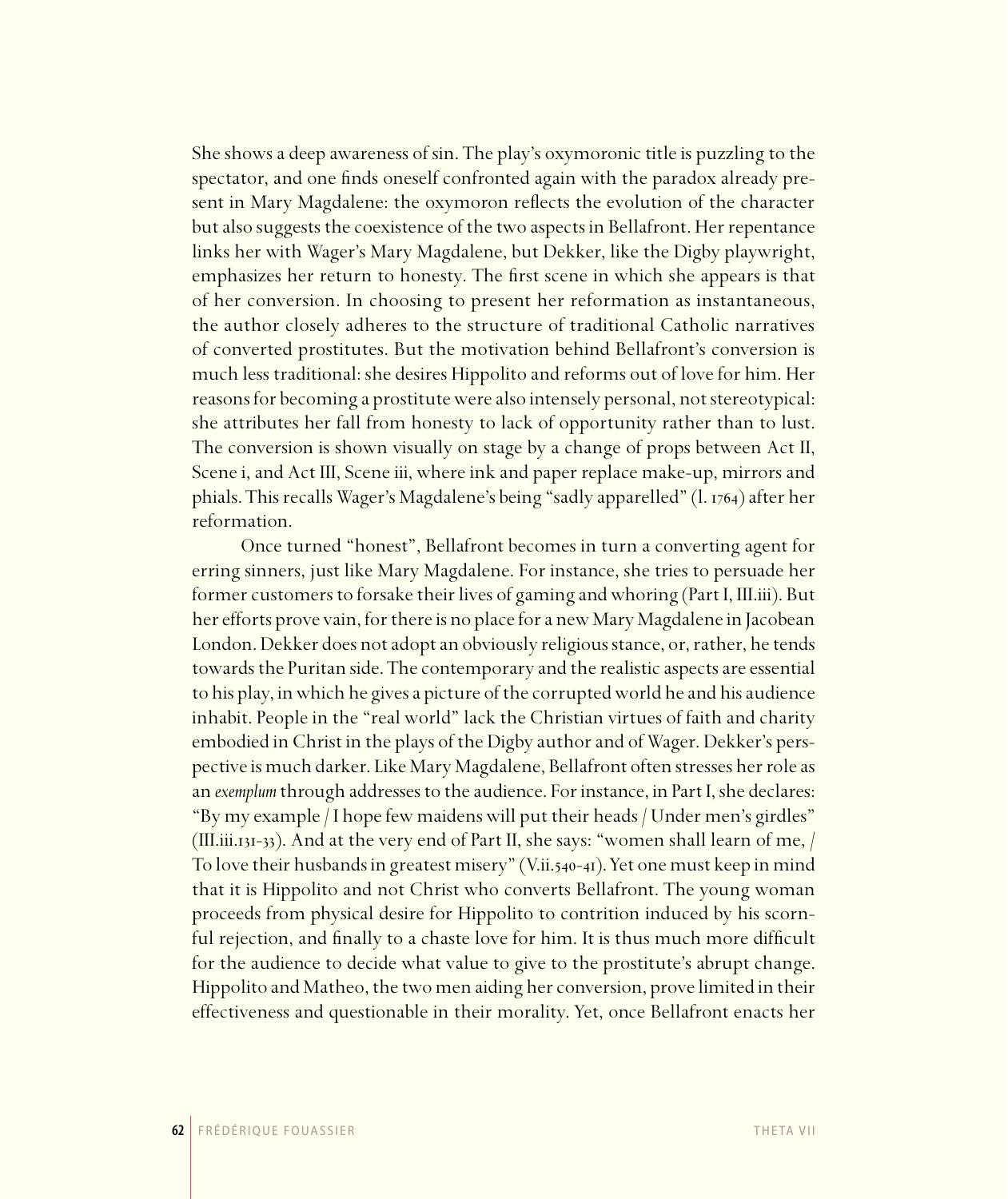reformation, she never wavers from chastity and faithfulness. Her depiction in the conversion scene subverts the traditional association between prostitution and indiscriminate lust, since she asserts her preference for monogamy. Besides, the play portrays the fall into prostitution not only as a moral failing but, as mentioned above, as the result of other kinds of circumstances, such as the failings of (male) heads of household and economic factors. Dekker also stresses the individual's role in her reformation: Bellafront is not overcome by divine grace; she can choose between a lapse into sin and a virtuous line of behaviour at any time. Her reformation is linked to the strength of her will above all else.

As Jean E. Howard argues in her article, "Prostitutes, Shopkeepers, and the Staging of the Urban Subjects in *The Honest Whore*", Bellafront by her reform cleanses the civic body and provides a model for urban dwellers. Her reformation occurs against the backdrop of the unreformed and the unrepentant (madmen and whores). Indeed, both parts of the play end in institutions symbolizing the control of the state over the unruly, i.e., Bedlam and Bridewell. The elaborate staging of the singing and cursing whores in Part II constitutes an exemplary spectacle meant for the edification of both those who watch on the stage and those who watch in the theatre. The Bridewell scene stages three stereotypical prostitutes (a quality emphasized by their names, i.e., Dorothea Target, Penelope Whorehound and Catharina Bountinall), whom the authorities (represented by the beadle of Bridewell) try to subdue. For this purpose, the three women are made to wear a blue gown supposed to symbolize their shame and repentance, and they are forced to perform manual work for the benefit of the community. Yet the prostitutes do not easily submit, and they curse the people coming to see them. The staging of the unrepentant whores is both a warning and a reassurance (Howard,  $p.$  175).

After her conversion, Bellafront nevertheless remains stigmatised. In the second part of the play, she is continually forced to demonstrate her integrity in order to counter public insistence that she is ultimately merely a whore. Even the young woman sees herself as such. Ironically, Bellafront's transformation into a penitent and chaste lover subjects her to far more degrading abuse from society than she had ever known as a whore—a satiric inversion of the conventional morality play structure. Again, Dekker's pessimism regarding the possibility for salvation makes its presence felt. But one can also see his stance as endorsing the rigid moral condemnation of the prostitute, who must pay for her sins all her life long.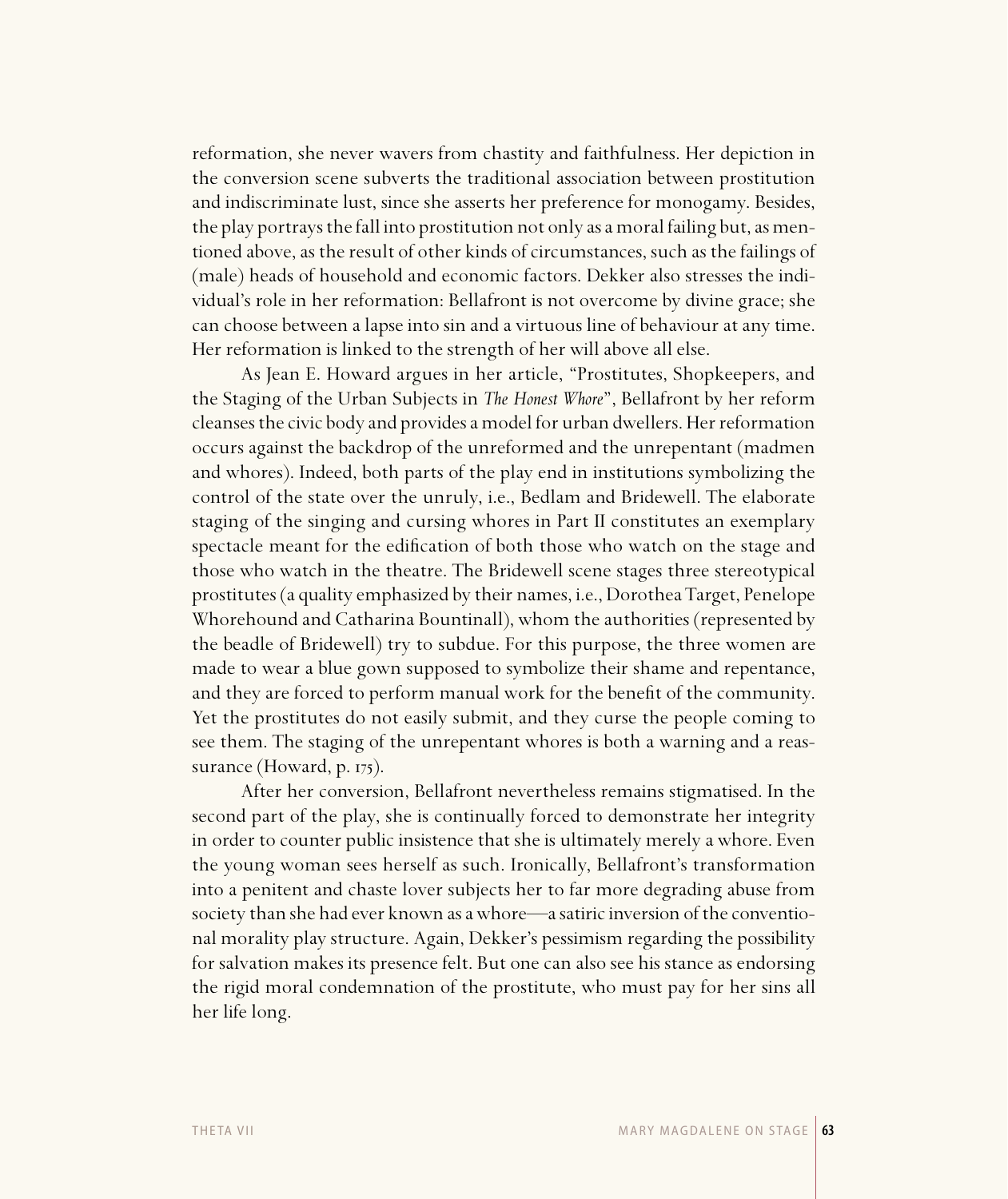Thomas Middleton also relied on the convention of the reformed whore in his comedy *A Trick to Catch the Old One* (1606). His characterization of the courtesan (by this word we mean a woman having a long-term illegitimate amorous relationship with one single man) is truly original, however, in that he combined the penitent of the native morality tradition with a thoroughly comic world. This is to go well beyond *The Honest Whore*, for Middleton uses the convention of the converted prostitute for ironic and satirical purposes much more obvious than Dekker's—proof, however, of how completely this convention was assimilated. Middleton shows his courtesan as having much sounder moral standards than the supposedly respectable people surrounding her, who prove corrupt and greedy. The courtesan's reformation speech at the end of the play is pointed at as the convention it is; what seems to matter to Middleton is that his courtesan is more clever, and in her own way more honest, than the "respectable" members of the society she lives in.

The character of Mary Magdalene is at the root of an enduring tradition: that of the type of the repentant prostitute, a blessed sinner becoming in turn an agent of redemption. The rich paradox at the core of her character is surely one reason for the longevity of the type. Its potential to function as a scapegoat, enabling the dominant discourse (i.e., the male patriarchal world to which authority belongs) to screen its own vices and to cleanse them through a symbolic reform, is probably another. Still, the type remains relatively rare in Renaissance drama: playwrights between Wager and Dekker ignored the character of the repentent prostitute, and the theme disappeared after 1608. It was probably more entertaining and more cathartic for the audience to see the prostitute as a Vice needing chastisement, and to see this chastisement carried out on stage, as happened in the streets of London every day.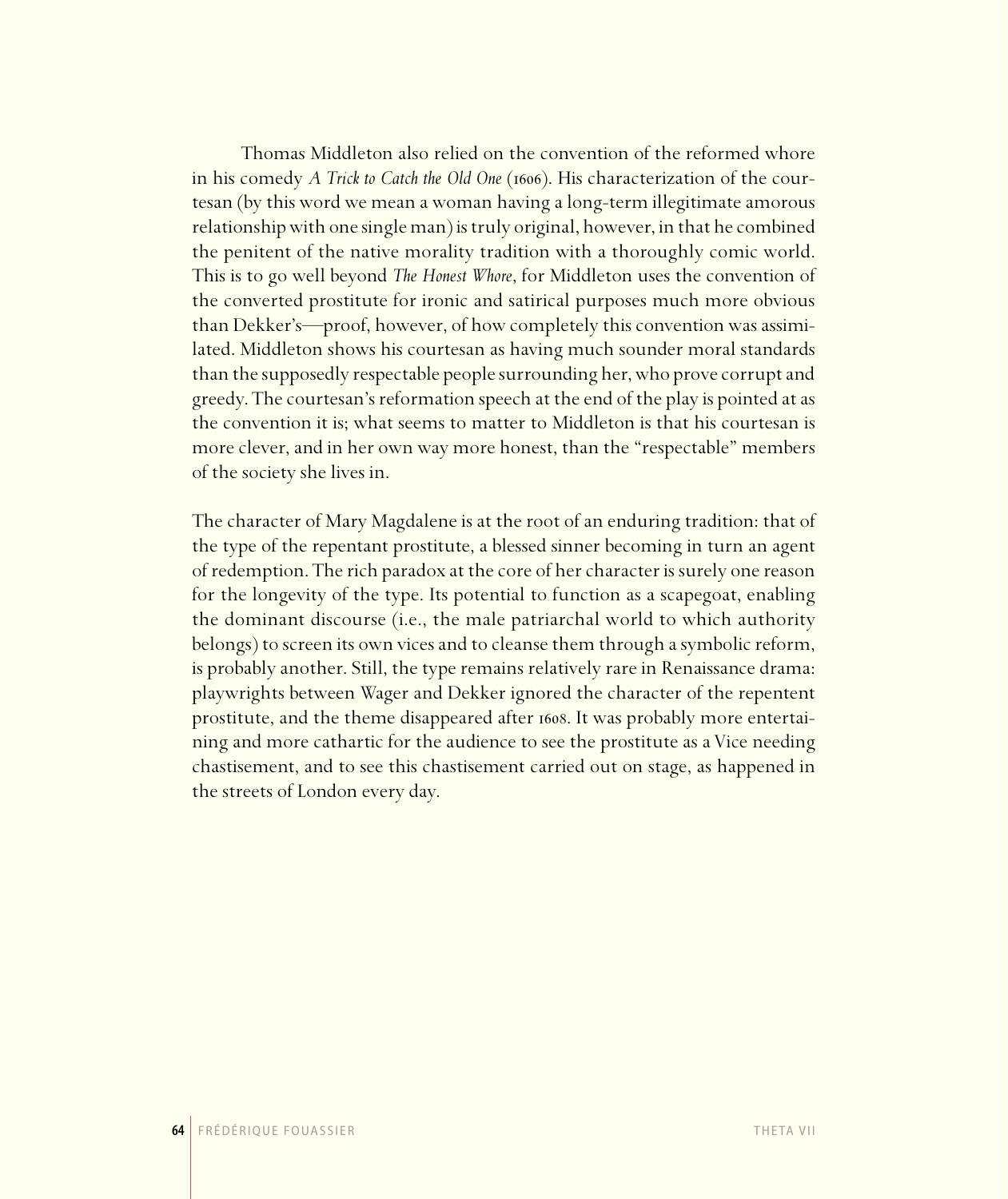# **Bibliography**

## Primary Sources

- Dekker, Thomas. *The Honest Whore. In Two Parts*. *Thomas Dekker*. Ed. Ernest Rhys. London: Ernest Benn, 1949, 89-286.
- *Mary Magdalene from the Digby Manuscript*. *Medieval Drama*. Ed. David Bevington. Boston: Houghton Mifflin, 1975. 687-753.
- MIDDLETON, Thomas. *A Trick to Catch the Old One*. Ed. G. J. Watson. The New Mermaids. London: Ernest Benn, 1968.
- Wager, Lewis. *The Life and Repentance of Mary Magdalene*. *Reformation Biblical Drama in England.* Ed. Paul Whitfield White. New York and London: Garland Publishing,  $1992.1 - 66$ .

### Secondary Sources

- Dalarun, Jacques. "Regards de clercs". *Histoire des femmes en occident*. Vol. (Le Moyen Âge). Ed. Christiane Klapisch-Zuber. Paris:  $Plon, 1991. 31-54.$
- Grantley, Daryll. "Saints' Plays". *The Cambridge Companion to Medieval English Theatre*. Ed. Richard Beadle. Cambridge: Cambridge University Press, 1994. 265-89.
- Haskins, Susan. *Mary Magdalen. Myth and Metaphor*. London: Harper  $Collins, 1993.$
- Howard, Jean E. "Prostitutes, Shopkeepers and the Staging of Urban Subjects in *the Honest Whore*". *The Elizabethan Theatre XV: Papers Given at the International Conferences Held at the University of Waterloo, Ontario, in the 's*. Ed. C. E. McGee and A. Lynne Magnusson. Toronto: P. D. Meany, 2002. 161-79.
- Jansen, Katherine Ludwig. *The Making of the Magdalen: Preaching and Popular Devotion in the Later Middle Ages*, Princeton, NJ: Princeton University Press, 2000.
- King, Laura Severt. "'Blessed when they were riggish': Shakespeare's Cleopatra and Christianity's Penitent Prostitutes". *Journal of Medieval and Renaissance Studies* 22 (1992): 429-49.